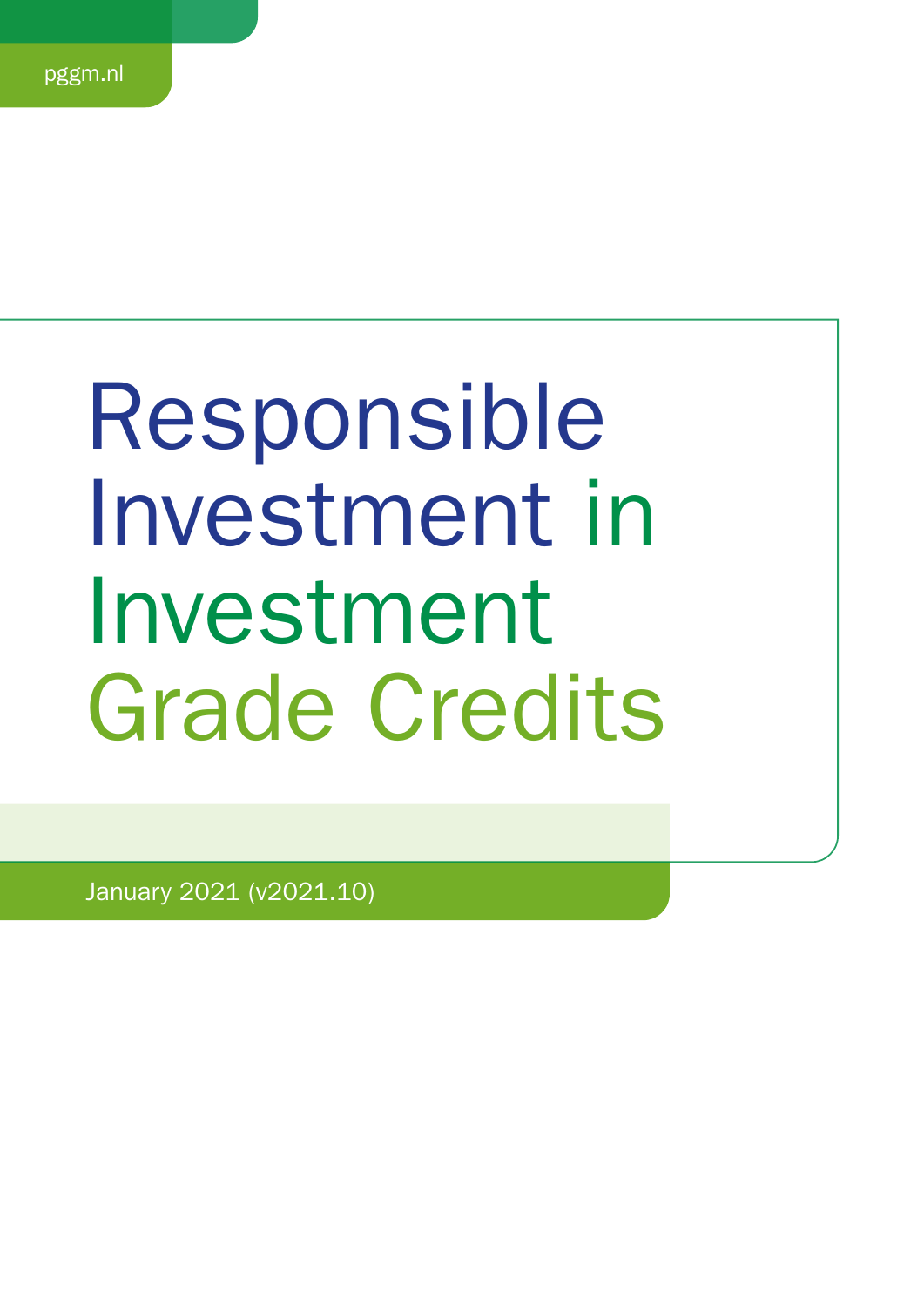# 1. Introduction

As a long-term investor, PGGM Vermogensbeheer B.V. (PGGM Investments, hereinafter PGGM) is committed to investing responsibly. PGGM manages its clients' Investment Grade Credits investments in order to contribute towards a stable pension for their participants while also taking into consideration its impact on the world. PGGM recognizes that environmental, social, and governance (ESG) factors have a material impact on the financial performance of the portfolio, especially in the longer term. As such, integrating ESG issues into investment analysis and decision making processes is part of its fiduciary duty.

This guideline addresses PGGM's management of ESG issues with regard to Investment Grade Credits. The guideline is a further refinement of [PGGM's Responsible](https://www.pggm.nl/media/f4zoxray/responsible-investment-implementation-framework_pggm.pdf) [Investment Framework](https://www.pggm.nl/media/f4zoxray/responsible-investment-implementation-framework_pggm.pdf) and its implementation guidelines and the relevant fund prospectus and ancillary documentation. In addition, the obligations arising from compliance with legislation and regulations apply. The guidelines cover all investments made by Investment Grade Credits, effective as of 1 January 2021.

# 2. Investment strategy & approach

On behalf of PGGM's clients, the Investment Grade Credits team invests in high grade corporate bonds and manages an investment mandate that is evaluated first and foremost by benchmarked financial returns. The Investment Grade Credit team's high-level ESG objective is to be a best-practice investor within the confines of a benchmarked financial mandate.

The primary goal of Investment Grade Credits is to generate a net return that over a credit cycle of 3 to 5 years at least equals the benchmark return, through constructing a portfolio of Euro-denominated corporate bonds with primarily an investment grade credit rating.

Portfolio companies are analysed and monitored on their strategic and financial merits as well as their ESG performance. The latter is expected to help reduce investment and reputational risks or increase (expected) returns of the portfolio.

By having in place a transparent responsible investment guideline for Investment Grade Credits, as further outlined in this document, and by actively taking into account ESG-related performance in investment decisions, Investment Grade Credits believes that it offers a positive contribution that is best practice and in line with the clients' stated objectives.

The **Investment Grade Credits** team aims is to be fully compliant with obligations arising from legislation and regulations. The relevant standards, codes of conduct or (inter)national initiatives or legislation that apply and have an impact on implementation are discussed below. For more detailed information please see [PGGM](https://www.pggm.nl/en/our-services/transparency-reports-and-policy-documents/) [Investments website](https://www.pggm.nl/en/our-services/transparency-reports-and-policy-documents/).

# 3. Implementation

## 3.a ESG-integration

PGGM defines ESG integration as systematically taking into account those ESG factors that have a material effect on investment risk and return. Across its entire portfolio PGGM uses the [Materiality Map of the Sustainable](https://www.sasb.org/standards/materiality-map/)  [Accounting Standards Board](https://www.sasb.org/standards/materiality-map/) (SASB) as the framework to identify material ESG issues per sector. Similarly, Investment Grade Credits takes the SASB Materiality Map into account when analysing ESG risks and opportunities in the investment process.

ESG risks are defined as risks for the financial returns that stem from material ESG factors.

The team's ESG objective is to be a best-practice investor within the confines of a benchmarked financial mandate. This goal is pursued by adopting a systematic approach for what concerns the integration of ESG factors into the internal research framework of the investment team. This includes third party output to improve knowledge and understanding of ESG issues. The team uses external ESG data providers (Sustainalytics, MSCI) to determine the ESG performance of companies. The coverage by external ESG rating agencies corresponds to nearly 100% for the companies in the Fund. The introduction of a more systematic approach and the integration of third-party research also works towards improving transparency and consistency of the Investment Grade Credit team's ESG analysis.

Investment Grade Credits will rate individual companies based on ESG scores. Due to the emphasis on capital preservation, the Investment Grade Credit team does not invest in companies which have excessively poor ESG performance. These are companies that have a lower ESG score than their peers in the same industry or on a portfolio level. The Investment Grade Credit team has an unbiased approach towards sectors, and it differentiates between good and bad ESG performers within a sector. As a beta investor the fund is equally exposed to all the sectors in the benchmark: financials, cyclicals, noncyclicals, TMT and utilities.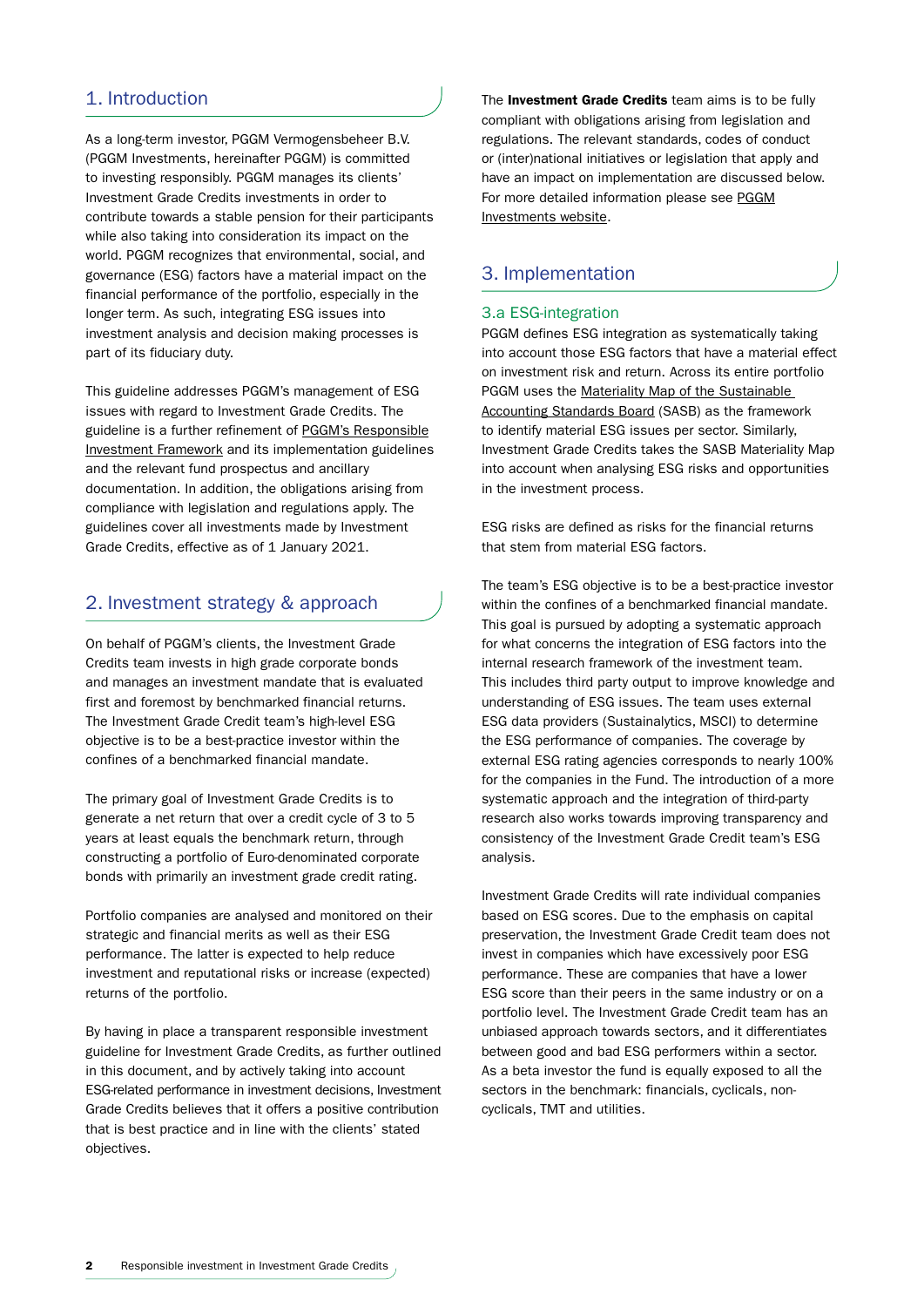The Investment Grade Credit team will consult the Responsible Investments department (RI) for the high ESG risk companies. Any opinions and considerations provided by RI will be taken into considerations in The Investment Grade Credit team's decision process. The Investment Grade Credit team may still invest in companies with weak ESG practices when there is an improving trend. When possible PGGM engages with companies to raise awareness at the company level of the concerns and communicate the expectations of improvement. The goal is to improve specific ESG criteria at the company level as this will improve the investment risk of these companies in the portfolio.

Investment Grade Credit for the Developed Markets enjoys a good reputation in terms of ESG performance. This largely results from the economic reality of operating in a good economic and social infrastructure. Because of this favourable position, the systematic ESG integration and constant monitoring, the probability of a significant structured deterioration of the portfolio value due to ESG risks is considered limited.

Nevertheless, the companies operating in the developed markets are also exposed through their supply chains to ESG risks more common in the emerging markets. Moreover, individual incidents cannot be ruled out. The following ESG risks are thus monitored with particular attention: human rights controversies, deforestation, and loss of biodiversity.

Transitional and physical risks deriving from climate change are considered a sub-set of ESG risks and are therefore covered by the ESG integration process of Investment Grade Credits.

Changes in regulation, particularly in the field of GHG emissions and/or pollution (transition risk), would impact companies, although some sectors more than others. Depending on political action, the likelihood and magnitude is rather unpredictable. Similarly, for changes in taxation (higher carbon prices in exchange for e.g., lower income taxes or green subsidies). Physical climate risks will expose companies in flood- or draught-prone areas, as well as companies depending on suppliers in those areas.

Investment Grade Credits continuously monitors its investment portfolio and on a monthly basis reviews all of its investments, with a strong focus on inter alia ESG risks and positive impact opportunities. It is monitored whether the issuers of green or social bonds fit the criteria at the time when they were added in the portfolio. For the corporate plain vanilla green bonds in the portfolio the Investment Grade Credit team has developed a decision tree which allows for structural integration of ESG and positive impact in the investment process.

#### 3.b Impact

In addition to a better-performing portfolio, Investment Grade Credits seeks to enhance the positive impact of its investments and to minimize adverse impacts even when they do not directly affect the financial performance.

#### 1. Positive impact: investing in the SDGs

In 2016 PGGM and APG defined Sustainable Development Investments (SDIs) as "investments that yield market-rate financial returns while generating a positive social and/or environmental impact" (i.e., contribute to the Sustainable Development Goals). In 2020 Australian Super, British Colombia Investment Management Corporation joined APG and PGGM in the [SDI-Asset Owner Platform](https://www.sdi-aop.org/) which owns a taxonomy of products and services (solutions) that contribute to the SDGs. With a set of decision rules, the taxonomy forms the basis for the classification of investments as 'SDI'.

PGGM's main client's ambition is to increase the SDI volume to 20% of the total portfolio by 2025. The effort to measure portfolio companies' real-world impact, however, is currently limited to seven focus SDGs: #2 (zero hunger), #3 (good health and wellbeing), #6 (clean water and sanitation), #7 (affordable and clean energy), #11 (sustainable cities and communities), #12 (responsible consumption and production) and #13 (climate action).

To estimate and monitor the impact on these focus SDGs, the indicators suggested by the Working Group on SDG [impact measurement of the DNB-facilitated Sustainable](https://www.dnb.nl/en/green-economy/sustainable-finance-platform/sdg-impact-assessment-working-group/)  [Finance Platform](https://www.dnb.nl/en/green-economy/sustainable-finance-platform/sdg-impact-assessment-working-group/) are used.

There are several opportunities in the corporate green and sustainable bond space to invest in SDI's. Green bonds enable capital-raising and investment for new and existing projects with environmental benefits. Social bonds focus on social themes such as healthcare or social housing. The fund can also invest in Sustainabilitylinked bonds where the interest coupon of the bond over the life of the bond is linked to the performance of the company on specific sustainability themes.

Investment Grade Credit will invest in these 'use of proceeds bonds' that are classified as SDI for the following reasons:

- $\blacksquare$  They are senior unsecured bonds.
- Risk relates to the issuer.
- $\blacksquare$  The green and sustainability bonds are issued under the company's EMTN program.
- The bonds are part of the Investment Grade Credits investment universe.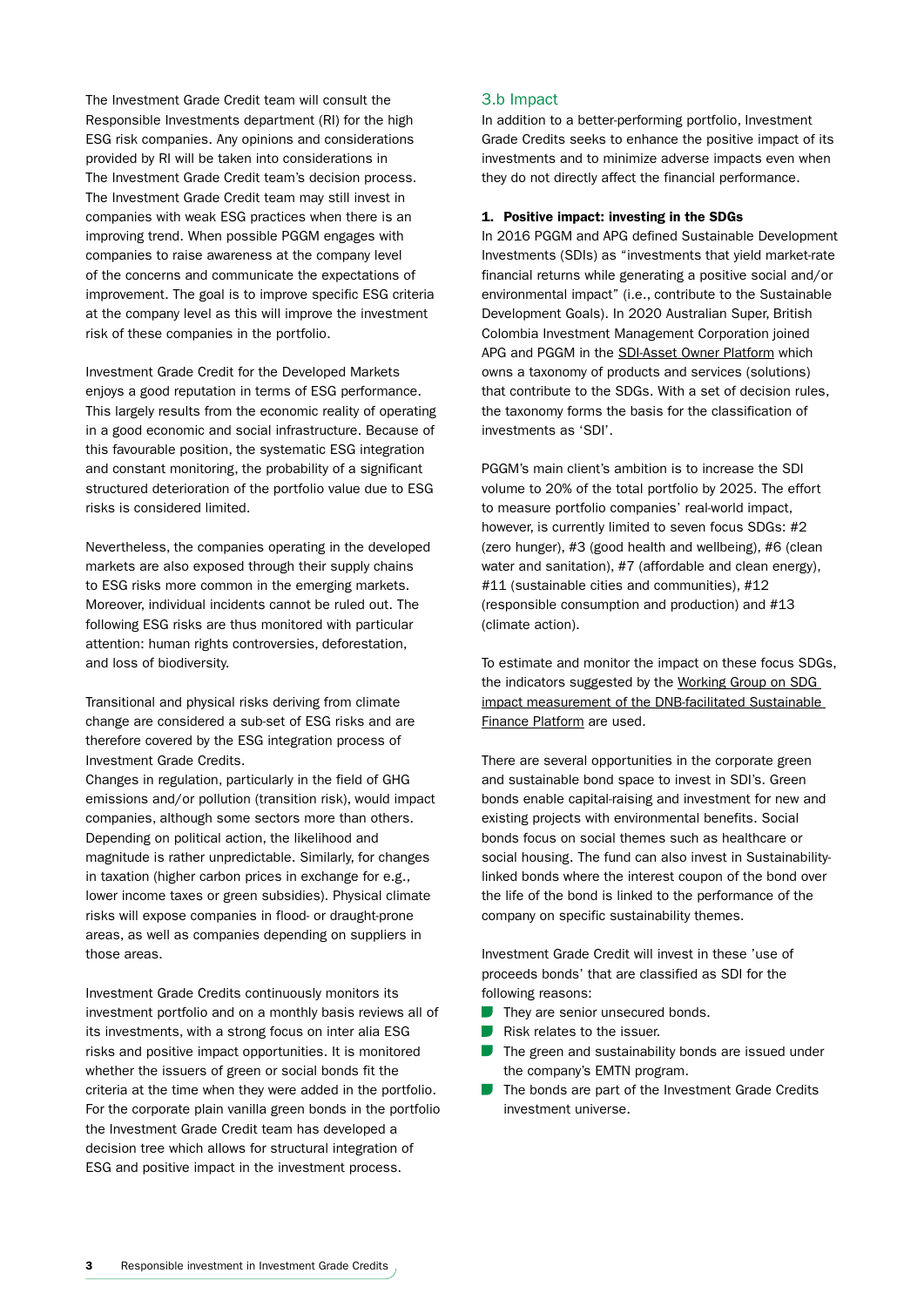The supply of corporate green and sustainable bonds which are eligible to invest has been limited but is growing. At this moment the market needs further standardization in order to attract a more diverse investor base.

The team's engagement activities are focused on (improving) portfolio companies' measurement of impact, on improved reporting and on integrating the SDGs into the business strategy of portfolio companies.

#### 2. Minimise negative impact

The social and environmental impact of the capital entrusted to PGGM by its clients is significant. PGGM can stimulate a positive contribution to a sustainable world and has the responsibility to minimise adverse impact. Adverse impacts refers to negative impacts (harm) to individuals, workers, communities and the environment.

As from 1 January 2022 at the latest, PGGM shall avoid new investments in companies that are in very severe violation of the OECD Guidelines for Multinational Enterprises (hereinafter OECD guidelines) and/or the UN Global Compact principles. When feasible, PGGM shall undertake best efforts to divest existing exposures to these companies all together and/or shall engage with the companies, or a selection thereof, that are in (very) severe violation of the OECD guidelines and/or the UN Global Compact principles.

Based on its high likelihood and severity, climate change as a driver of adverse impact its prioritized. Clients of PGGM's have committed themselves to the Dutch Climate [agreement](https://www.klimaatakkoord.nl/documenten/publicaties/2019/06/28/national-climate-agreement-the-netherlands)<sup>1</sup> and to the [Paris Climate Agreement](https://unfccc.int/sites/default/files/english_paris_agreement.pdf) to align policies consistent with the objective to limit the global temperature rise to a maximum of 1.5 °C. The ambition is to have a climate neutral investment portfolio by 2050 - in line with the ambition of the European Union and the Paris objectives.

The Investment Grade Credit team is committed to gather data to allow for the measurement of portfolio emissions. The team is currently developing a methodology how to gather emissions data for its portfolio.

## 3.c Stewardship (engagement, voting, shareholder litigation)

PGGM Investment Grade Credits actively uses its influence as a bondholder to achieve improvements in the ESG field, thereby contributing to the quality, sustainability and continuity of companies and markets. PGGM sees it as its responsibility to engage with market parties and companies about their policies and activities. In this way,

it attempts to realise ESG-related improvements. If PGGM is also shareholder in a specific company it applies customized voting principles, written down in the [PGGM](https://www.pggm.nl/media/hsdpxnvi/pggm-global-voting-guidelines.pdf) [Voting Guidelines](https://www.pggm.nl/media/hsdpxnvi/pggm-global-voting-guidelines.pdf).

The investment Grade Credit team engages with companies where high ESG risks are identified and on the engagement themes can be on environmental, social and governance topics. The SASB Materiality Matrix provides input for the engagement topics. The team can have direct engagement with the company or can also participate in collaborative engagement activities with other investors.

PGGM notes that engagement from fixed income investors is a new phenomenon. Historically, equity holders as shareholders have voting rights and can use these, alone, or in consort with other investors to achieve change. Bondholders have no such direct control over a company's behaviour and will have to rely on alternative tools.

In the engagement activities of the Investment Grade Credits the focus is on applying soft pressure, such as raising concerns, educating and raising awareness. Engagement activities are considered successful when the company starts implementing the measures suggested in the engagement process.

Investment Grade Credits may consider reducing or exiting an investment if it considers the response to engagement activities inadequate or unsatisfactory. This is determined on a case-by-case basis. Input for the decision to reduce or exit an investment can the development of ESG scores over time. There is no hard limit or timeframe to make such a decision.

PGGM further notes that in the global capital markets, there is still considerable room to improve communication between the various asset classes (such as equity and fixed income), and even between investors within an asset class (such as corporate credits) and there is no established platform to effectively coordinate actions. The Investment Grade Credit team encourages cooperation between investors with the goal of promoting best practices in the industry.

Investment Grade Credits actively participates in the investor discussion of standardizing the green bond category and working on clarifying the common dilemmas related to monitoring of the proceeds, assurance, ring-fencing and what constitutes a green bond.

<sup>1</sup> In Dutch "Klimaatakkoord"